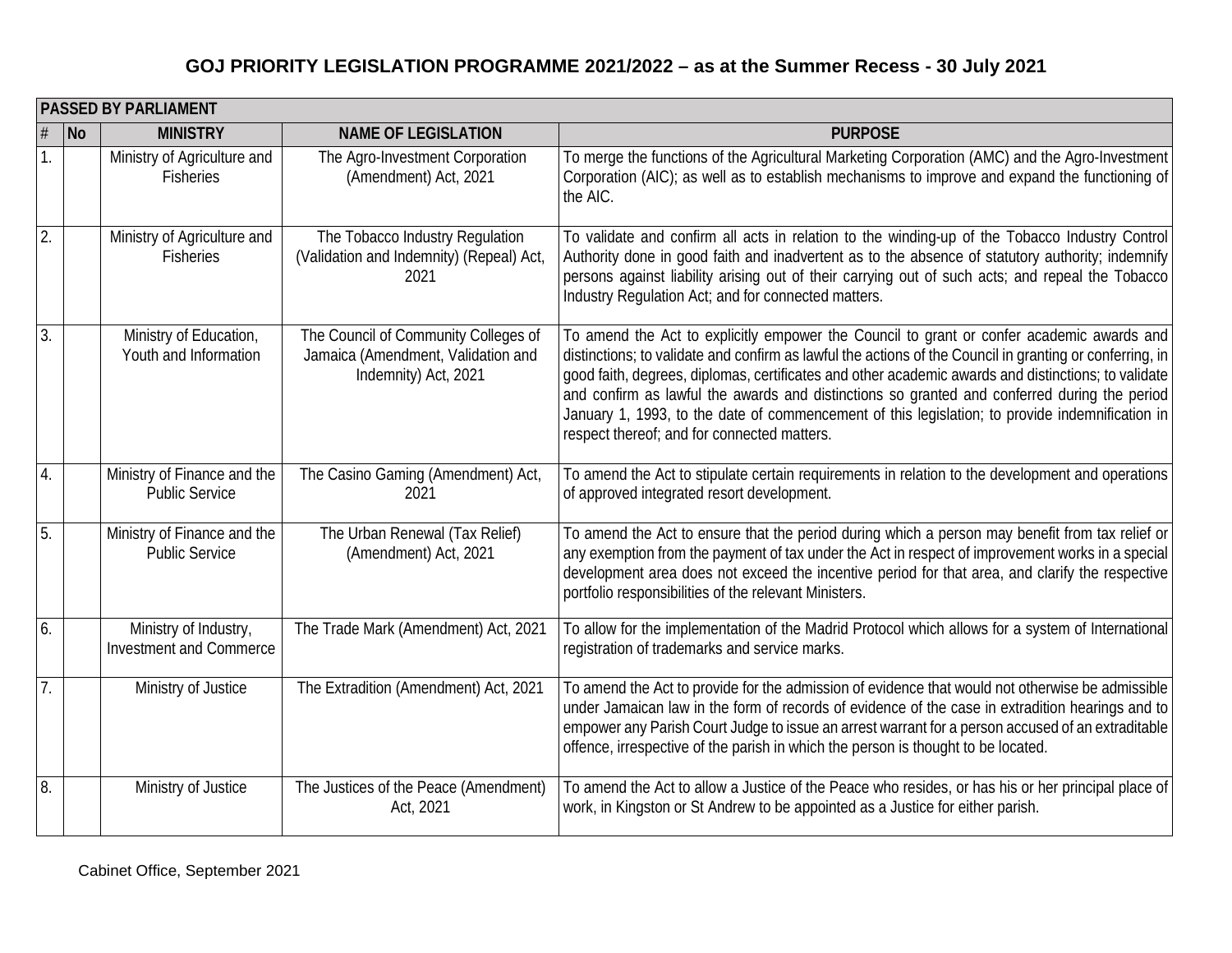|     | <b>PASSED BY PARLIAMENT</b> |                                                          |                                                                                          |                                                                                                                                                                                                                                                                                                                                                                                                |  |
|-----|-----------------------------|----------------------------------------------------------|------------------------------------------------------------------------------------------|------------------------------------------------------------------------------------------------------------------------------------------------------------------------------------------------------------------------------------------------------------------------------------------------------------------------------------------------------------------------------------------------|--|
|     | $\overline{\mathsf{N}}$     | <b>MINISTRY</b>                                          | <b>NAME OF LEGISLATION</b>                                                               | <b>PURPOSE</b>                                                                                                                                                                                                                                                                                                                                                                                 |  |
| 9   |                             | Ministry of Justice                                      | The Legal Aid (Fees) (Validation and<br>Indemnification) Act, 2021                       | To validate the payment of fees in good faith under the varied tariff and to indemnify persons liable<br>to be proceeded against in respect of those payments.                                                                                                                                                                                                                                 |  |
| 10. |                             | Ministry of Labour and<br><b>Social Security</b>         | The National Insurance (Validation,<br>Indemnification and Amendment) Act,<br>2021       | To provide for increase in contributions and benefits payable under the Act; validate and confirm<br>the payment of certain benefits made in good faith by persons acting on behalf of the National<br>Insurance Fund, and the collection of contributions done in good faith; indemnify certain persons<br>in respect of those payments and contributions; and provide for connected matters. |  |
| 11  |                             | Ministry of Local<br>Government and Rural<br>Development | The Disaster Risk Management<br>(Amendment) Act                                          | To strengthen the provisions of the Act in order to combat any conceivable calamitous event in the<br>wake of the outbreak of SARS-CoV-2 (Coronavirus COVID-19).                                                                                                                                                                                                                               |  |
| 12. |                             | Ministry of National<br>Security                         | The Criminal Justice (Suppression of<br>Criminal Organizations) (Amendment) Act,<br>2021 | To specify additional offences in which criminal organizations are engaged in order to fund their<br>activities; to expand the list of aggravating factors to be considered when sentencing an individual<br>convicted of certain offences under the Act and to improve the trial procedure in order to protect<br>the identity of witnesses; and for connected matters.                       |  |

|      | <b>TABLED IN PARLIAMENT</b> |                                                              |                                                                                                           |                                                                                                                                                                                                                                         |
|------|-----------------------------|--------------------------------------------------------------|-----------------------------------------------------------------------------------------------------------|-----------------------------------------------------------------------------------------------------------------------------------------------------------------------------------------------------------------------------------------|
|      | $#$ No                      | <b>MINISTRY</b>                                              | <b>NAME OF LEGISLATION</b>                                                                                | <b>PURPOSE</b>                                                                                                                                                                                                                          |
| 13.1 |                             | Ministry of Culture Gender<br><b>Entertainment and Sport</b> | Sexual Harassment (Protection and<br>Prevention) Bill                                                     | To highlight the nature of the offensive conduct which constitutes sexual harassment and prohibit<br>certain related conduct, establish the liability of the offending party, and to outline the liability of<br>accommodating parties. |
|      |                             | Ministry of Justice                                          | Judicature (Parish Courts) (Amendment)<br>Bill<br>Judicature (Appellate Jurisdiction)<br>(Amendment) Bill | To grant a limited right of appeal to the Prosecution                                                                                                                                                                                   |
| 15.  |                             | Office of the Prime Minister                                 |                                                                                                           | National Identification and Registration Bill   To introduce a National Identification Card and National Identification Number as well as the  <br>establishment of the National Identification and Registration Authority.             |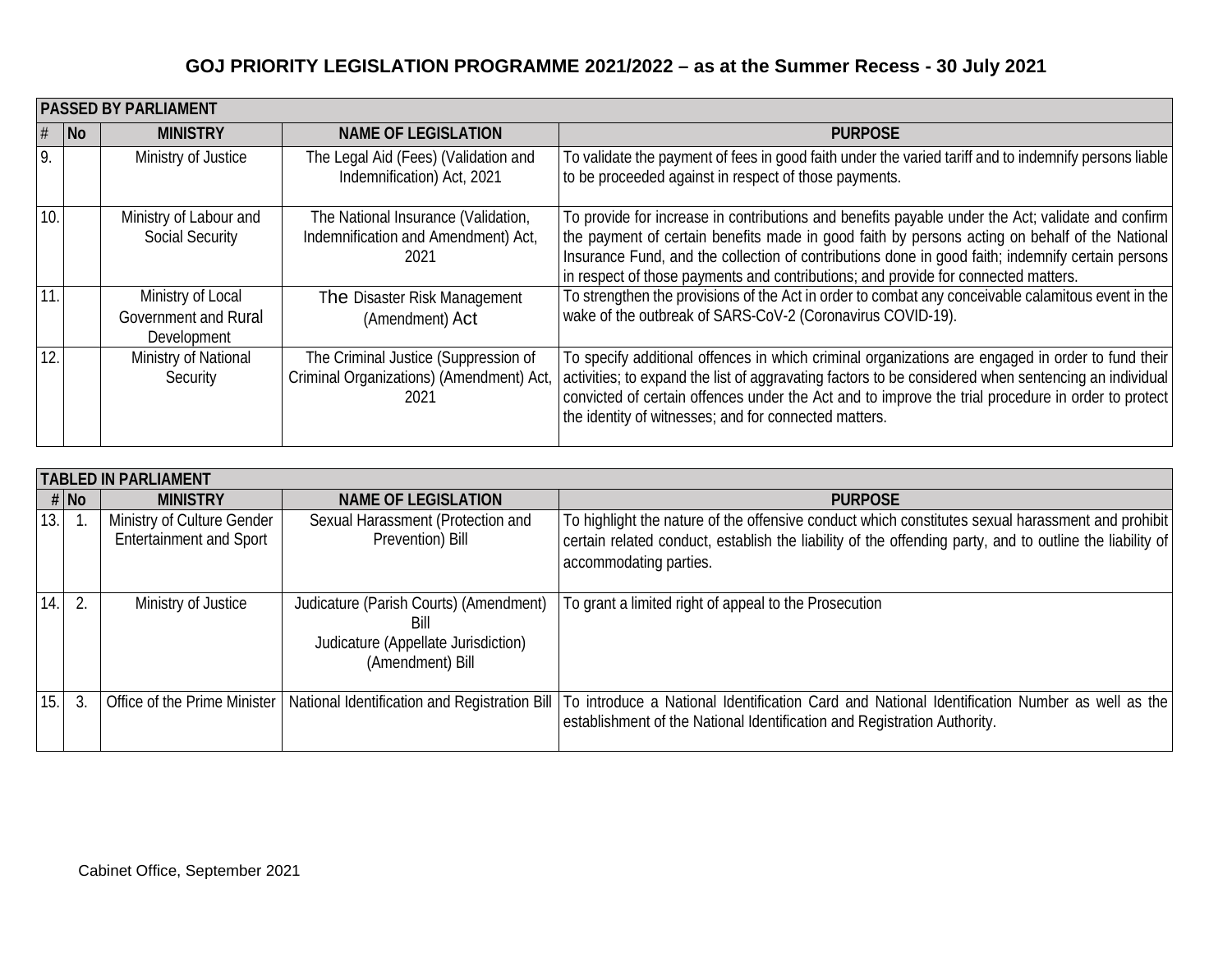|     | BEING CONSIDERED/APPROVED BY LEGISLATION COMMITTEE |                                                  |                               |                                                                                                                                                                                 |  |
|-----|----------------------------------------------------|--------------------------------------------------|-------------------------------|---------------------------------------------------------------------------------------------------------------------------------------------------------------------------------|--|
|     | $\#$ No                                            | <b>MINISTRY</b>                                  | NAME OF LEGISLATION           | <b>PURPOSE</b>                                                                                                                                                                  |  |
| 16. |                                                    | Ministry of Labour and<br><b>Social Security</b> | Minimum Wage (Amendment) Bill | To facilitate compliance with the International Labour Organization (ILO) Convention Concerning<br>Decent Work for Domestic Workers (C189), which Jamaica has already ratified. |  |

|                   | DRAFT BILL BEING REVIEWED |                                                                          |                                                                                                |                                                                                                                                                                                                                                                  |  |
|-------------------|---------------------------|--------------------------------------------------------------------------|------------------------------------------------------------------------------------------------|--------------------------------------------------------------------------------------------------------------------------------------------------------------------------------------------------------------------------------------------------|--|
|                   | <b>No</b>                 | <b>MINISTRY</b>                                                          | <b>NAME OF LEGISLATION</b>                                                                     | <b>PURPOSE</b>                                                                                                                                                                                                                                   |  |
| 17.               | $\overline{1}$ .          | Ministry of Economic<br>Growth and Job Creation                          | Registration of Titles (Amendment) Bill<br>Registration of (Strata Titles) (Amendment)<br>Bill | To provide for the implementation of an electronic system of Land Title Registration.                                                                                                                                                            |  |
| $\overline{18}$ . | 2.                        | Ministry of Economic<br>Growth and Job Creation                          | <b>Special Economic Zones</b><br>(Validation and Indemnification) Bill                         | To transition of existing Free Zone entities to Special Economic Zones.                                                                                                                                                                          |  |
| 19.               | 3.                        | Ministry of Education,<br>Youth and Information                          | Jamaica Teaching Council Bill                                                                  | To provide for the establishment of the Jamaica Teaching Council, consequential amendments to<br>the provisions of the Education Act dealing with the Teachers Service Commission, and for the<br>introduction of a system of teacher licensing. |  |
| 20                | $\overline{4}$ .          | Ministry of Housing, Urban<br>Renewal, Environment and<br>Climate Change | Real Estate (Developers and Dealers)<br>(Amendment and Change of Name) Bill                    | To modernize the provisions of the existing Act and to give effect to the merger of the Real Estate<br>Board, Commission of Strata Corporations, and the Timeshare Registrar into the Real Estate<br>Authority of Jamaica.                       |  |
| $\overline{21}$   | 5.                        | Ministry of Industry,<br><b>Investment and Commerce</b>                  | Companies (Amendment) Bill                                                                     | To strengthen the efficient operation of companies in Jamaica.                                                                                                                                                                                   |  |
| 22                | 6.                        | Ministry of Industry,<br><b>Investment and Commerce</b>                  | Companies (Amendment) Bill                                                                     | To allow for companies to navigate holding Annual General Meetings during the COVID-19<br>pandemic.                                                                                                                                              |  |
| $\overline{23}$   | 7.                        | Ministry of Industry,<br><b>Investment and Commerce</b>                  | <b>Customs Duties (Dumping and Subsidies)</b><br>Bill                                          | To bring the act into conformity with the WTO Anti-dumping Agreement.                                                                                                                                                                            |  |
| 24                | 8.                        | Ministry of Industry,<br><b>Investment and Commerce</b>                  | National Compliance and Regulatory<br><b>Authority Bill</b>                                    | To establish a body which will perform regulatory functions previously performed by the Bureau of<br>Standards Jamaica.                                                                                                                          |  |
| $\overline{25}$   | 9.                        | Ministry of National<br>Security                                         | Firearms (Repeal and Replacement) Bill                                                         | To address deficiencies hindering the Firearm Licensing Authority in the execution of their duties;<br>and to provide for the revision of the protocols supporting the current firearm review process; and<br>to introduce new offences.         |  |

Cabinet Office, September 2021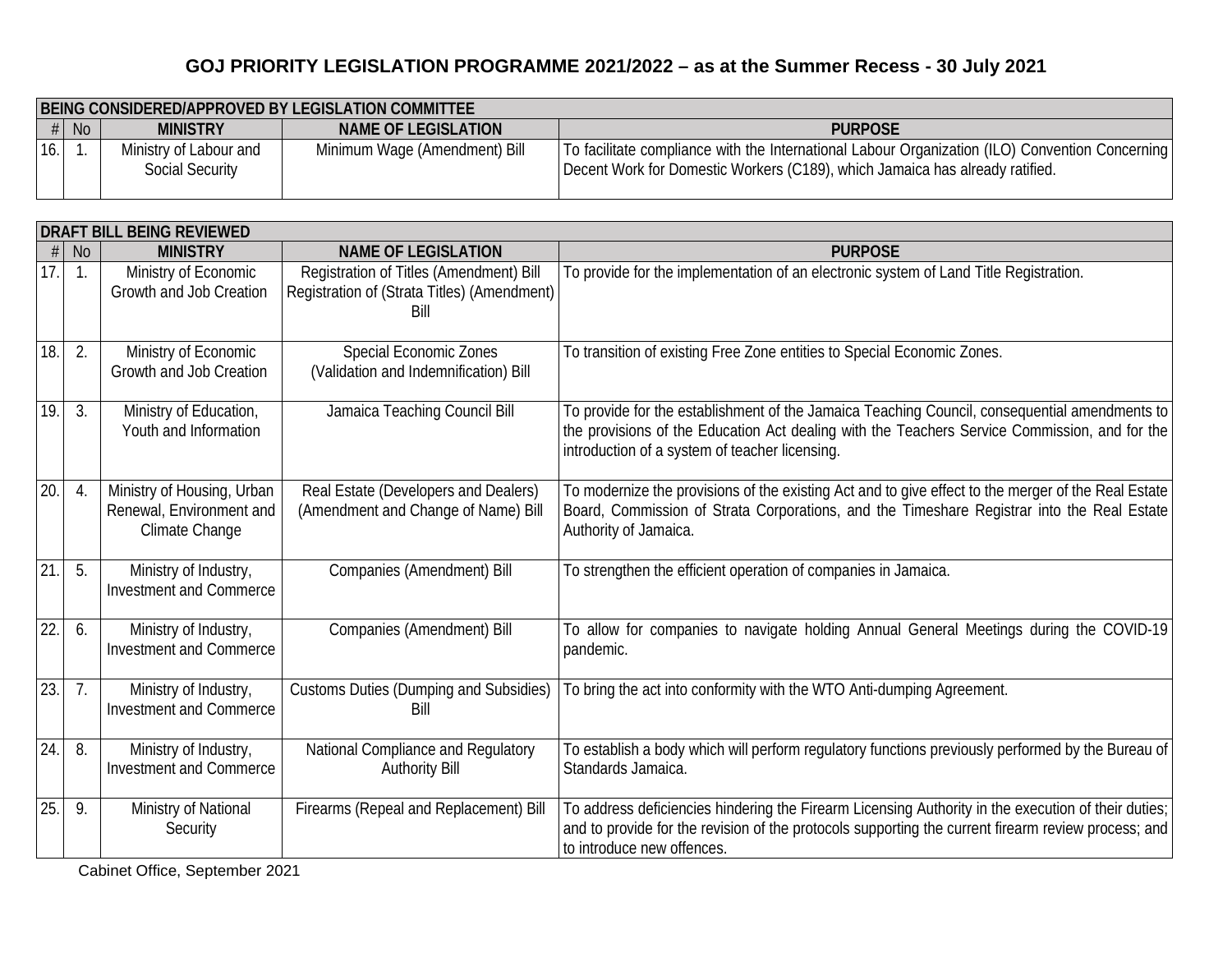|     | DRAFT BILL BEING REVIEWED |                                       |                                                                                                |                                                                                                                                                                                                                                                                                                                                                                                         |  |
|-----|---------------------------|---------------------------------------|------------------------------------------------------------------------------------------------|-----------------------------------------------------------------------------------------------------------------------------------------------------------------------------------------------------------------------------------------------------------------------------------------------------------------------------------------------------------------------------------------|--|
| #   | <b>No</b>                 | <b>MINISTRY</b>                       | <b>NAME OF LEGISLATION</b>                                                                     | <b>PURPOSE</b>                                                                                                                                                                                                                                                                                                                                                                          |  |
|     |                           |                                       |                                                                                                |                                                                                                                                                                                                                                                                                                                                                                                         |  |
| 26. | 10                        | Ministry of National<br>Security      | Immigration Restriction (Commonwealth<br>Citizen) (Amendment) Bill; Aliens<br>(Amendment) Bill | To amend the immigration laws to address current and emerging border security issues.                                                                                                                                                                                                                                                                                                   |  |
| 27. | 11.                       | Ministry of Science and<br>Technology | Electricity (Amendment, Indemnification<br>and Validation) Bill                                | To address issues with the governance structure of the GER and validate the actions of the<br>members, officers and staff of the Board of Examiners and the Government Electrical Inspectorate,<br>and the actions of all other persons in support of actions in licensing electricians and inspecting<br>electrical installations and indemnifying them against all legal proceedings. |  |
| 28. | 12.                       | Ministry of Science and<br>Technology | Petroleum (Amendment) Bill                                                                     | To provide for the integration of the core functions of the Petroleum Corporation of Jamaica (PCJ)<br>into a newly created Division of the Ministry of Science, Energy and Technology.                                                                                                                                                                                                  |  |
| 29. | 13.                       | Ministry of Science and<br>Technology | Petroleum (Downstream Activities) Bill                                                         | To consolidate all existing downstream legislation and to amend the Office of Utilities Regulation<br>Act to provide the Office with jurisdiction in respect of the regulation of the downstream natural gas<br>sector in Jamaica.                                                                                                                                                      |  |
| 30. | 14.                       | Ministry of Tourism                   | Bath of St. Thomas the Apostle<br>(Amendment) Bill;<br>Milk River (Amendment) Bill             | To pursue a long-term development lease as the divestment modality for the Bath Fountain Hotel<br>and Spa and the Milk River Hotel and Spa.                                                                                                                                                                                                                                             |  |
| 31. | 15.                       | Ministry of Transport and<br>Mining   | Civil Aviation (Amendment) Bill                                                                | To comprehensively review the Act to strengthen the provisions in keeping with Jamaica's<br>continued compliance with the Convention on International Civil Aviation (Chicago Convention,<br>1944).                                                                                                                                                                                     |  |
| 32. | 16.                       | Ministry of Transport and<br>Mining   | Shipping (Pollution Prevention, Response,<br>Liability and Compensation Bill                   | To incorporate the provisions of MARPOL 73/78; to allow for recovery compensation in the event<br>of an oil spill and contribution by importers of oil to the International Oil Pollution Compensation<br>Fund.                                                                                                                                                                         |  |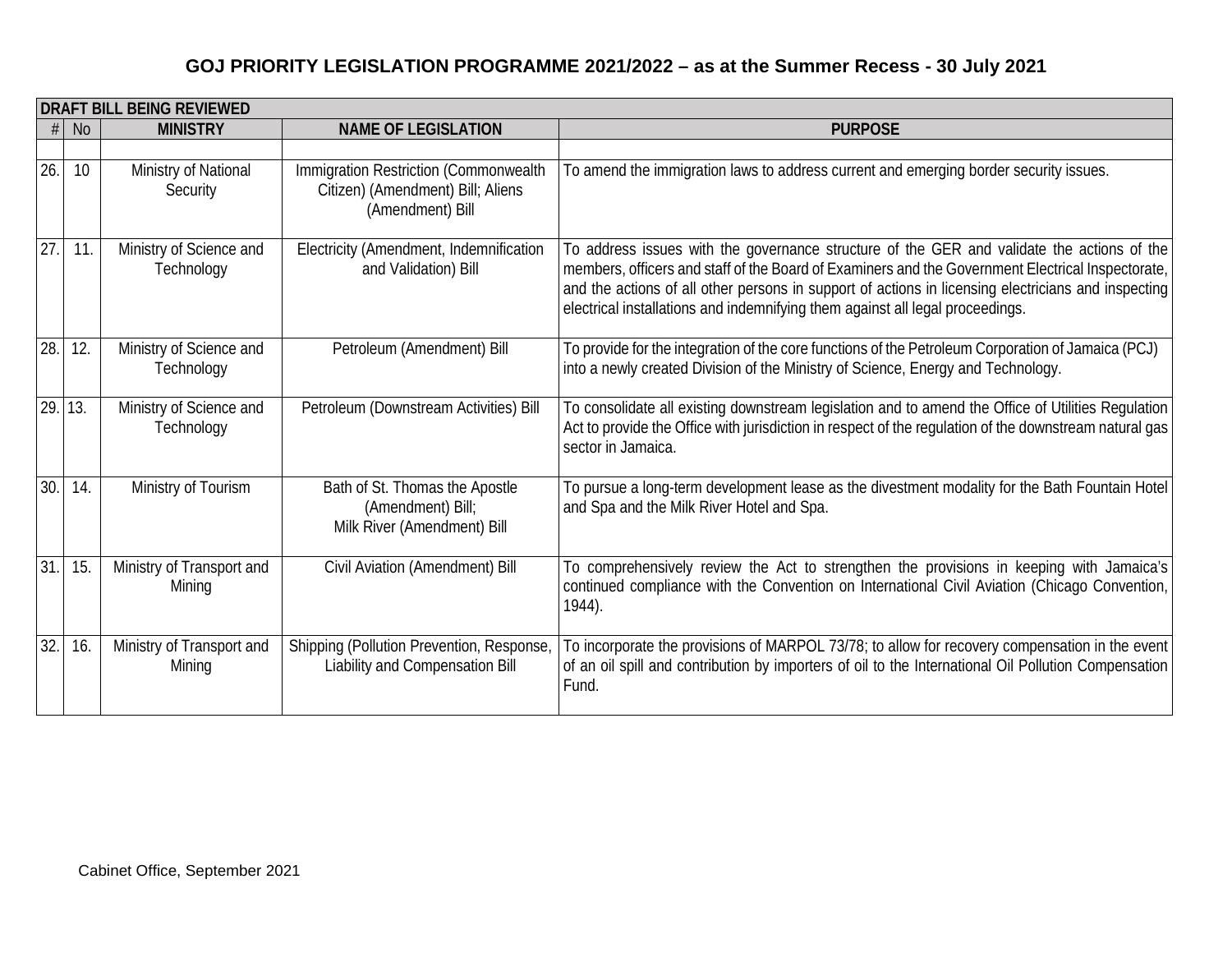|     | <b>BEING DRAFTED/DRAFTING INSTRUCTIONS ISSUED</b> |                                                                          |                                             |                                                                                                                                                                                                                                              |  |
|-----|---------------------------------------------------|--------------------------------------------------------------------------|---------------------------------------------|----------------------------------------------------------------------------------------------------------------------------------------------------------------------------------------------------------------------------------------------|--|
| #   | $\overline{\phantom{a}}$ No                       | <b>MINISTRY</b>                                                          | <b>NAME OF LEGISLATION</b>                  | <b>PURPOSE</b>                                                                                                                                                                                                                               |  |
| 33. |                                                   | Ministry of Housing, Urban<br>Renewal, Environment and<br>Climate Change | Forest (Amendment) Bill                     | To amend the Act to address current deficiencies in the legislation as well as the requirements set<br>out in the Forest Policy of Jamaica (2017) and the National Forest Management and Conservation<br>Plan 2016-2026.                     |  |
| 34. |                                                   | Ministry of Transport and<br>Mining                                      | <b>Transport Authority (Amendment) Bill</b> | To incorporate a modified version of provisions now included in the Public Passenger Transport<br>(Kingston Metropolitan Transport Region) Act, 1947 and the Public Passenger Transport (Rural<br>Area) Act, 1970; and to repeal those Acts. |  |

|                   | <b>CABINET APPROVAL OF DRAFTING INSTRUCTIONS</b> |                                                                          |                                                                                     |                                                                                                                                                                                                                                          |  |
|-------------------|--------------------------------------------------|--------------------------------------------------------------------------|-------------------------------------------------------------------------------------|------------------------------------------------------------------------------------------------------------------------------------------------------------------------------------------------------------------------------------------|--|
| #                 | No                                               | <b>MINISTRY</b>                                                          | <b>NAME OF LEGISLATION</b>                                                          | <b>PURPOSE</b>                                                                                                                                                                                                                           |  |
| 35.               |                                                  | Ministry of Culture Gender<br><b>Entertainment and Sport</b>             | Domestic Violence Bill                                                              | To amend the legislation to provide greater protection against the occurrence of domestic<br>violence.                                                                                                                                   |  |
| $\overline{36}$ . | 2.                                               | Ministry of Education,<br>Youth and Information                          | National Archives and Records<br>Management Bill                                    | To repeal and replace the Archives Act, 1983 and all subsidiary legislation.                                                                                                                                                             |  |
| 37                | 3.                                               | Ministry of Finance and the<br><b>Public Service</b>                     | Tax Collection (Amendment) Bill                                                     | To amend the Act and any other relevant revenue law to provide for the collection of foreign tax<br>debts of treaty partners as if they were a Jamaican tax debt and provide for the collection of local<br>tax debt by treaty partners. |  |
| 38.               | 4.                                               | Ministry of Finance and the<br><b>Public Service</b>                     | Income Tax Relief (Large Scale Projects<br>and Pioneer Industries) (Amendment) Bill | To create a coherent and self-contained legislative framework for the granting of fiscal incentives                                                                                                                                      |  |
| 39                | 5.                                               | Ministry of Health and<br>Wellness                                       | National Council on Drug Abuse (Repeal)<br>Bill Dangerous Drugs (Amendment) Bill    | To repeal of The National Council on Drug Abuse Act, 1991 to facilitate the integration of the<br>National Council on Drug Abuse as a department into the Ministry of Health and Wellness.                                               |  |
| 40.               | 6.                                               | Ministry of Housing, Urban<br>Renewal, Environment and<br>Climate Change | Registration (Communities with Shared<br><b>Facilities</b> ) Bill                   | To govern communities with shared real estate and facilities that do not qualify as Strata<br>communities under the Registration (Strata Titles) Act.                                                                                    |  |
| 41.               | 7.                                               | Ministry of Labour and<br><b>Social Security</b>                         | Occupational Safety and Health Bill                                                 | To provide for the establishment of safety and health standards for all places in which economic<br>activity is undertaken.                                                                                                              |  |